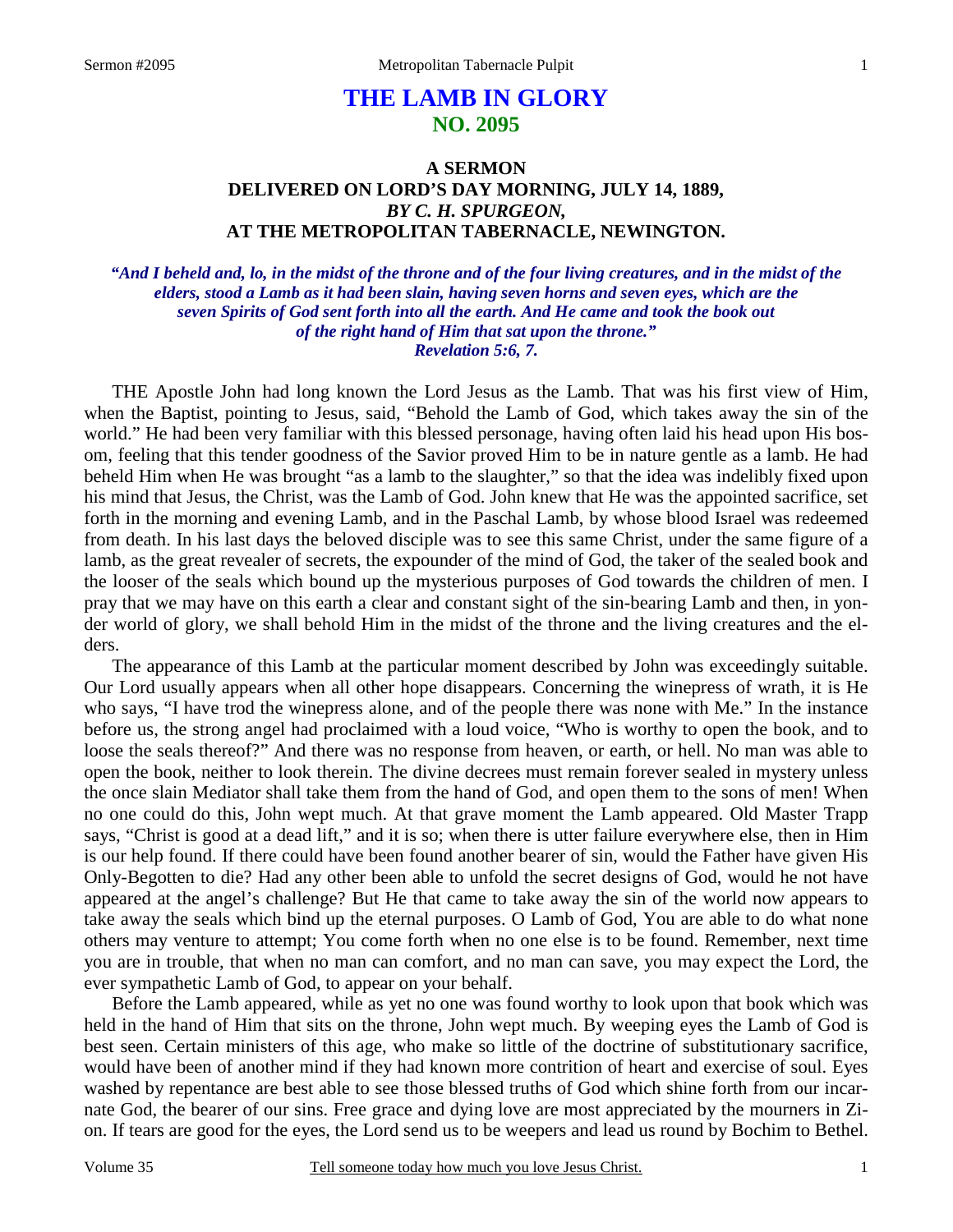I have heard the old proverb, "There is no going to heaven but by the Weeping cross." And there seems no way of even *seeing* heaven and the heavenly One, except by eyes that have wept! Weeping makes the eyes quick to see if there is any hope. And while it dims them to all false confidences, it makes them sensitive to the faintest beam of divine light. "They looked unto Him and were lightened, and their faces were not ashamed." Those who have laid eternal matters to heart so much as to weep over their own need and that of their fellow men shall be the first to see in the Lamb of God the answer to their desires.

Yet observe, that even in this case human instrumentality was permitted, for it is written, "One of the elders said unto me, Weep not." John the apostle was greater than an elder. Among them that are born of women, in the Church of God we put none before John, who leaned his head upon his Master's bosom. And yet a mere elder of the Church reproves and instructs the beloved Apostle! He cheers him with the news that the Lion of the tribe of Judah had prevailed to open the book and to loose the seven seals. The greatest man in the Church may be under obligations to the least—a preacher may be taught by a convert—an elder may be instructed by a child! Oh that we might be always willing to learn—to learn from anyone, however low! Assuredly, we shall be teachable if we have the tenderness of heart which shows itself in weeping. This will make our souls like waxen tablets, whereon the finger of divine truth may readily inscribe its teaching. God grant us this preparation of heart!

May we come in a teachable spirit to the texts, and may the Lord open our eyes to see and learn with John! It is no small favor that we have the record of the vision. Does not the Lord intend us to be partakers in it? The vision is that of a Lamb, a Lamb that is to open the book of God's secret purposes and loose the seals thereof. The teaching of the passage is that the Lord Jesus, in His sacrificial character, is the most prominent object in the heavenly world. So far from substitution being done with and laid aside as a temporary expedient, it remains the object of universal wonder and adoration! He that became a Lamb that He might take away the sin of the world, is not ashamed of His humiliation, but still manifests it to adoring myriads, and is for that very reason, the very object of their enthusiastic worship. They worship the Lamb even as they worship Him that sits upon the throne! And they say, "Worthy is the Lamb," because He was slain and redeemed His people by His blood. His atoning sacrifice is the great reason for their deepest reverence and their highest adoration. Some dare to say that the *life* of Jesus should alone be preached, and that no prominence should be given to His death. We are not of their religion. I am not ashamed of preaching Christ Jesus in His death, as the sacrifice for sin; on the contrary, I can boldly say, "God forbid that I should glory, save in the cross of our Lord Jesus Christ." We do not so believe the doctrine of atonement as to leave it in the dark as a second-rate article of faith, but we hold it to be the first and foremost teaching of inspiration, the greatest well of the believer's comfort, the highest hill of God's glory! As our Lord's sacrificial character is in heaven most prominent, so would we make it most conspicuous among men. Jesus is to be declared as the sin bearer, and then men will believe and live. May God the Holy Spirit help us in our attempt this morning!

**I.** Jesus in heaven appears in His sacrificial character. And I would have you note that THIS CHARACTER IS ENHANCED BY OTHER CONSPICUOUS POINTS. Its glory is not diminished but enhanced by all the rest of our Lord's character—the attributes, achievements, and offices of our Lord all concentrate their glory in His sacrificial character, and all unite in making it a theme for loving wonder.

We read that he is the Lion of the tribe of Judah, by which is signified the dignity of His office as King, and the majesty of His person, as Lord. The lion is at home in fight, and "the Lord is a man of war—the Lord is His name." Like a lion, He is courageous; though He is like a lamb for tenderness, yet not in timidity. He is terrible as a lion—"who shall rouse Him up?" If any come into conflict with Him, let them beware—for as He is courageous, so is He full of force and altogether irresistible in might. He has the lion's heart and the lion's strength, and He comes forth conquering and to conquer. This it is that makes it the more wonderful that He should become a lamb—

> *"A lowly man before His foes, A weary man and full of woes."*

2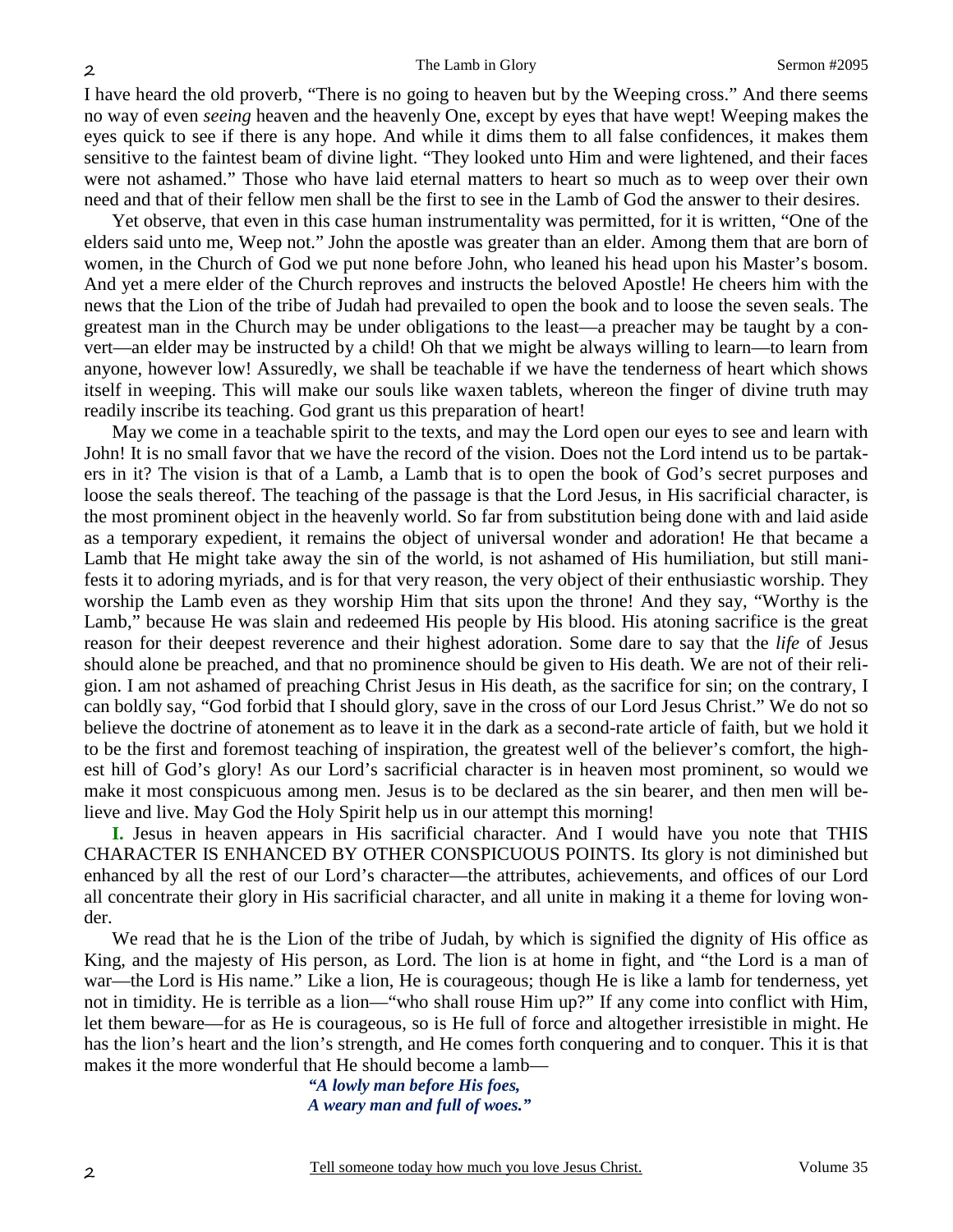#### Sermon #2095 The Lamb in Glory

It is wonderful that He should yield Himself up to the indignities of the cross, to be mocked with a crown of thorns by the soldiers, and to be spit upon by subjects. O wonder, wonder, wonder, that the Lion of Judah, the offshoot of David's royal house, should become as a lamb led forth to the slaughter!

Further, it is clear that He is a champion—"The Lion of the tribe of Judah has prevailed." What was asked for was worthiness, not only in the sense of holiness but in the sense of valor. One is reminded of a legend of the Crusades; a goodly castle and estate awaited the coming of the lawful heir—he, and he only could sound the horn which hung at the castle gate. But he who could make it yield a blast would be one who had slain a heap of heathens in the fight, and had come home victorious from many a bloody fray. So here—no man on earth or in heaven had valor and renown enough to be worthy to take the mystic roll out of the hand of the Eternal. Our champion was worthy. What battles He had fought! What feats of prowess He had performed! He had overthrown sin; He had met face to face the Prince of Darkness, and had overcome him in the wilderness. Yes, He had conquered death, had bearded that lion in his den. He had entered the dungeon of the sepulcher, and had torn its bars away. Thus He was worthy, in the sense of valor, on returning from the far country to be acknowledged as the Father's glorious Son, heaven's hero—and so to take the book and loose the seals. The brilliance of His victories does not diminish our delight in Him as the Lamb; far otherwise, for He won these triumphs as a Lamb, by gentleness and suffering, and sacrifice; He won His battles by a meekness and patience never before known. The more of a conqueror He is, the more astounding is it that He should win by humiliation and death. O beloved, never tolerate low thoughts of Christ! Think of Him more and more, as did the blessed Virgin, when she sang, "My soul does magnify the Lord." Make your thoughts of Him great; magnify your God and Savior, and then add to your reverent thoughts the reflection that still He looks like a lamb that has been slain. His prowess and his lion-like qualities do but set forth more vividly the tender, lowly, condescending relationship in which He stands to us as the Lamb of our redemption.

In this wonderful vision we see Jesus as the familiar of God. He it was who, without hesitation, advanced to the throne and took the book out of the right hand of Him that sat upon it. He was at home there—He counted it not robbery to be equal with God. He is "very God of very God," to be extolled with equal honor with that which is given unto the Lord God Almighty. He advances to the throne, He takes the book, He communes with Jehovah; He accepts the divine challenge of love and unseals the mysterious purposes of His glorious Father. To Him there is no danger in a close approach to the infinite glory, for that glory is His own. Now, it is He who thus stood on familiar terms with God, who also stood in our place and bore for us the penalty of sin. He who is greater than the greatest, and higher than the highest, became lower than the lowest, that He might save to the uttermost them that come to God by Him. He who is Lord of all stooped under all the load and burden of sin. Fall down on your faces and worship the Lamb, for though He became obedient unto death, He is God over all, blessed forever, the beloved of the Father.

We observe, in addition to all this, that He is the prophet of God. He it was that had the seven eyes to see all things and discern all mysteries. He it is that opened the seven seals and thus unfolded the parts of the Book one after another—not merely that they might be read but might be actually *fulfilled*. And yet He had been our *substitute*. Jesus explains everything—the Lamb is the open sesame of every secret. Nothing was ever a secret to Him. He foresaw His own sufferings. They came not upon Him as a surprise—

> *"This was compassion like a God, That when the Savior knew The price of pardon was His blood, His pity never withdrew."*

Since then He has not been ignorant of our unworthiness, or of the treachery of our hearts. He knows all about us. He knows what we cost Him and He knows how ill we have repaid Him. With all that knowledge of God and of man, He is not ashamed to call us brothers and sisters; nor does He reject that truth, so simple, yet so full of hope to us, that He is our sacrifice and our substitute. "He who unveils the eternal will of the Highest, is the Lamb of God which takes away the sin of the world."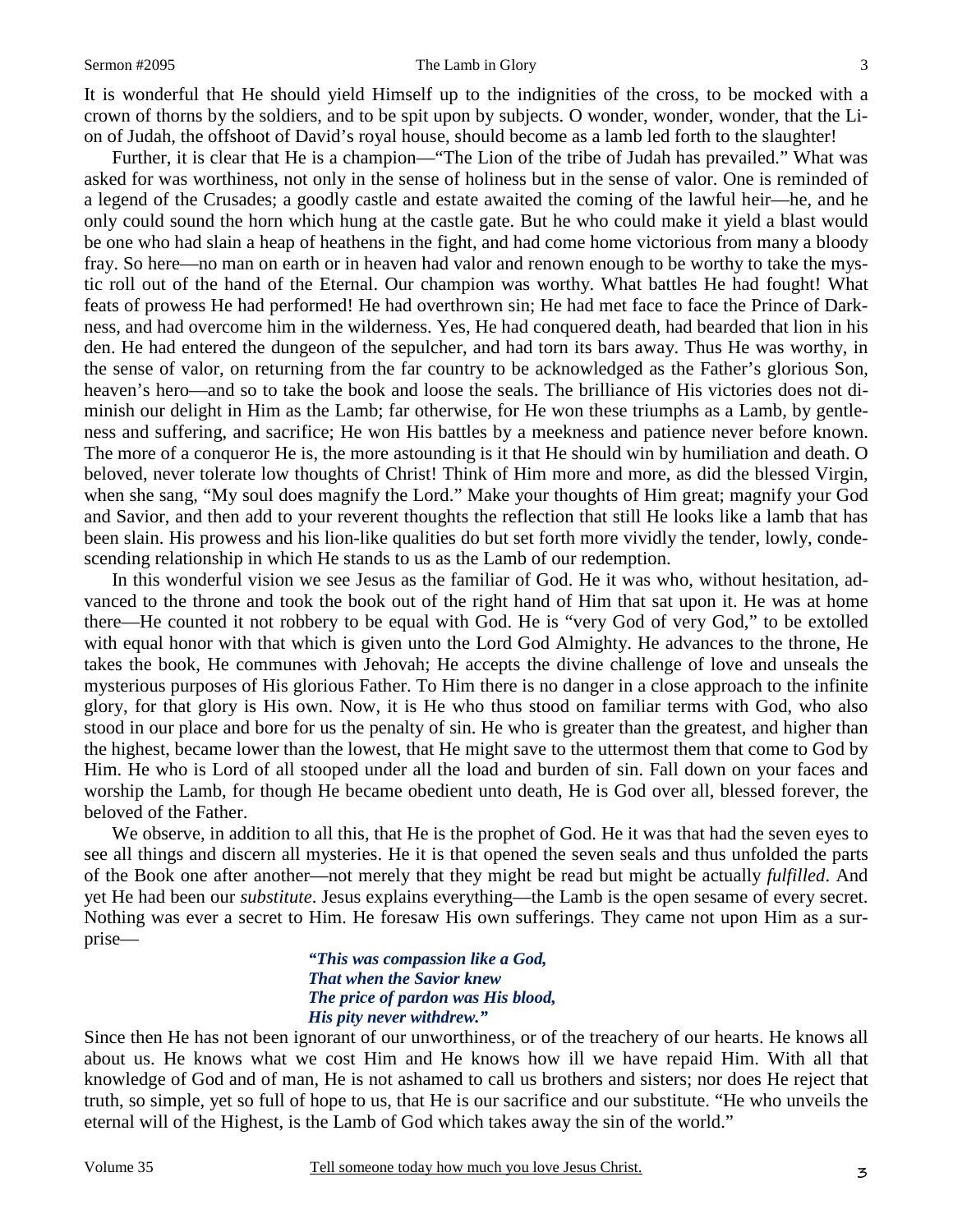Our Lord always was, and is now acknowledged, to be Lord and God. All the church does worship Him. All the myriads of angels cry aloud in praises unto Him, and to Him every creature bows, of things in heaven and things on earth, and things that are under the earth. When you call Him King of kings and Lord of lords, lofty as these titles are, they fall far below His glory and majesty! If we all stood up with all the millions of the human race, and with one voice lifted up a shout of praise to Him, loud as the noise of many waters and as great thunders, yet would our highest honors scarcely reach the lowest step of His all-glorious throne. Yet, in the glory of His Deity, He disdains not to appear as the Lamb that has been slain; this still is His chosen character. I have heard of a great warrior, that on the anniversary of his most renowned victory, he would always put on the coat in which he fought the fight, adorned, as it was, with marks of shot. I understand his choice. Our Lord today and every day, still wears the human flesh in which He overthrew our enemies, and He appears as one that has but newly died—since by death He overcame Satan. Always and forever, He is the Lamb; even as God's prophet and revealer, He remains the Lamb. When you shall see Him at last, you shall say, as John did, "I beheld and, lo, in the midst of the throne and of the four living creatures, and in the midst of the elders, stood a Lamb as it had been slain." Write, then, the passion of your Lord upon the tablets of your hearts, and let none erase the treasured memory! Think of Him mainly and chiefly as the sacrifice for sin; set the atonement in the midst of your minds, and let it tinge and color all your thoughts and beliefs. Jesus, bleeding and dying in your place, must be to you as the sun in your sky.

**II.** In the second place, let us note that, IN THIS CHARACTER, JESUS IS THE CENTER OF ALL. "In the midst of the throne and of the four living creatures, and in the midst of the elders, stood a Lamb as it had been slain"; the Lamb is the center of the wonderful circle which makes up the fellowship of heaven.

From Him, as a standpoint, all things are seen in their places. Looking up at the planets from this earth, which is one of them, it is difficult to comprehend their motions—progressive, retrograde, or standing still. But the angel in the sun sees all the planets marching in due course, and circling about the center of their system. Standing where you please upon this earth, and within human range of opinion, you cannot see all things aright, nor understand them till you come to Jesus—and then you see all things from the center. The man who knows the incarnate God slain for human sins, stands in the center of the truth of God. Now he sees God in His place, man in his place, angels in their place, lost souls in their place, and the saved ones in their place! Know Him whom to know is life eternal and you are in the position of vantage from which you may rightly judge of all things. The proper bearings and relationships of this to that, and that to the next, and so on, can only be ascertained by a firm and full belief in Jesus Christ as the atoning sacrifice—

> *"Till God in human flesh I see, My thoughts no comfort find. The Holy, Just and sacred Three, Are terrors to my mind. But if Immanuel's face appears, My hope, my joy begins— His name forbids my slavish fears, His grace removes my sins."*

In Christ you are in the right position to understand the past, the present, and the future. The deep mysteries of eternity and even the secrets of the Lord are all with you when once you are with Jesus! Think of this and make the Lamb your central thought—the soul of your soul, the heart of your heart's best life.

The Lamb's being in the midst signifies also, that in Him they all meet in one. I would speak cautiously but I venture to say that Christ is the summing up of all existence. Do you seek the Godhead? There it is. Do you seek manhood? There it is. Do you wish the spiritual? There it is in His human soul. Do you desire the material? There it is in His human body. Our Lord has, as it were, gathered up the ends of all things, and has bound them into one. You cannot conceive what God is, but Christ is God. If you dive down with materialism which by many is regarded as the drag and millstone of the soul, yet in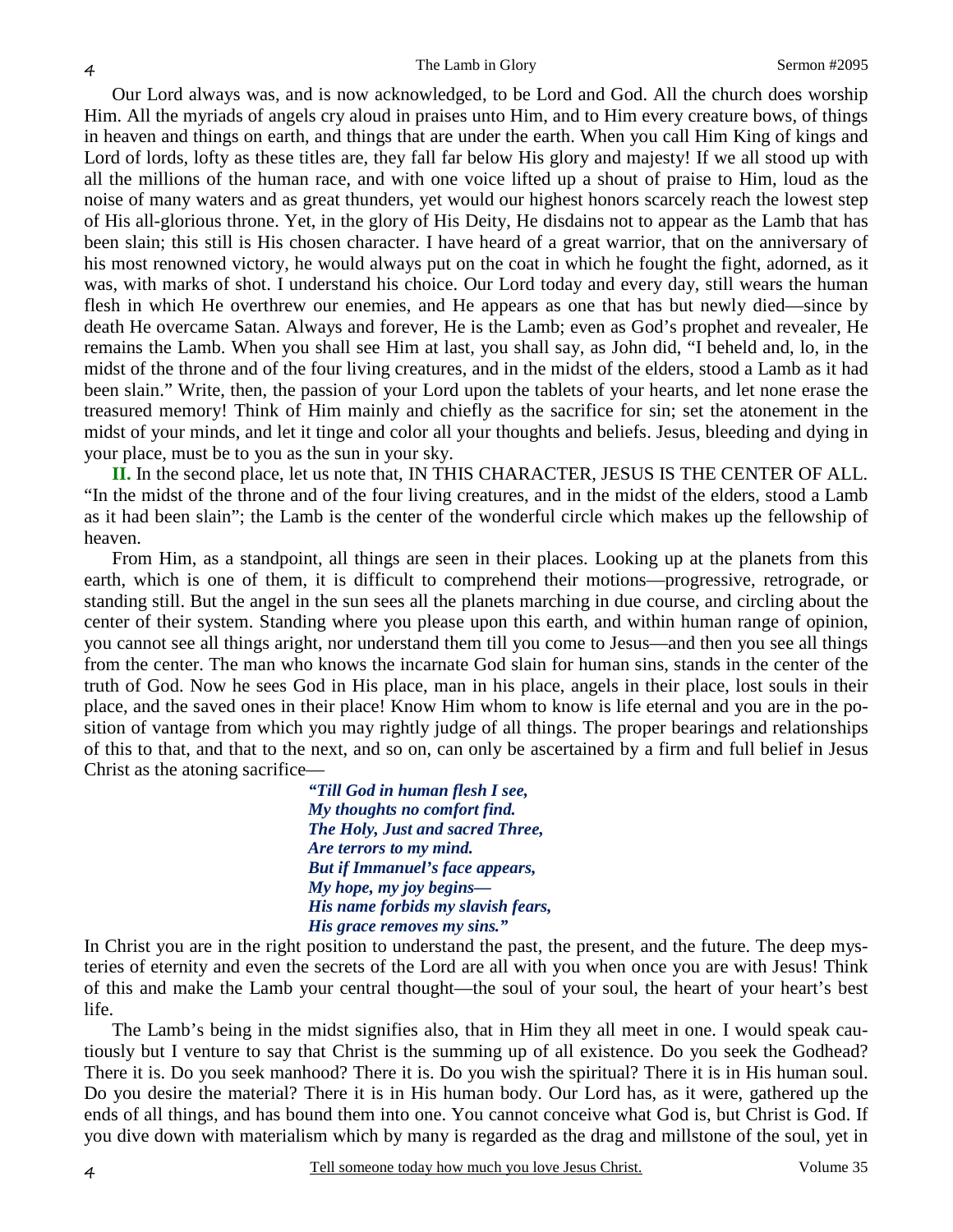#### Sermon #2095 The Lamb in Glory

Jesus you find materialism, refined and elevated, and brought into union with the divine nature. In Jesus all lines meet, and from Him they radiate to all the points of being. Would you meet God? Go to Christ. Would you be in fellowship with all believers? Go to Christ. Would you feel tenderness towards all that God has made? Go to Christ, for, "Of Him and through Him, and to Him are all things." What a Lord is ours! What a glorious being is the Lamb, for it is only as the Lamb that this is true of Him! View Him only as God, and there is no such meeting with man; view Him as being only man, and then He is far from the center—but behold Him as God *and* man *and* the Lamb of God—and then you see in Him the place of rest for all things!

Being in the center, to Him they all look. Can you think for a moment how the Lord God looks upon His Only-Begotten? When Jehovah looks on Jesus, it is with an altogether indescribable delight. He says, "This is My beloved Son, in whom I am well pleased." When He thinks of the passion through which He passed, and the death which He accomplished at Jerusalem, all the infinite heart of God flows high and strong towards His Best-beloved. He has rest in His Son as He has nowhere else; His delight is in Jesus. Indeed, He has so much delight in Him that for His sake He takes delight in His people. As the Father's eyes are always on Jesus, so are the eyes of the living creatures and the four-and-twenty elders which represent the church in its divine life, and the church in its human life. All who have been washed in His blood perpetually contemplate His beauties. What is there in heaven which can compare with the adorable person of Him by whom they were redeemed from among men? All angels look that way, also, waiting His august commands. Are they not all ministering spirits, whom He sends forth to minister to His people? All the forces of nature are waiting at the call of Jesus. All the powers of providence look to Him for direction. He is the focus of all attention, the center of all observation throughout the plains of heaven. This, remember, is as "the Lamb." Not as king or prophet chiefly, but pre-eminently as "the Lamb," is Jesus the center of all reverence, and love, and thought, in the glory-land above!

Once more—let me say of the Lamb in the center, that all seem to rally round Him as a guard around a king. It is for the Lamb that the Father acts—He glorifies His Son. The Holy Spirit also glorifies Christ. All the divine purposes run that way. The chief work of God is to make Jesus the first-born among many brethren. This is the model to which the Creator works in fashioning the vessels of divine grace—He has made Jesus Alpha and Omega—the beginning and the end. All things ordained of the Father work towards Christ as their center. And so stand all the redeemed and all the angels waiting about the Lord, as swelling His glory and manifesting His praise. If anything could enter the minds of heavenly beings that would contribute to lift Jesus higher, it would be their heaven to speed throughout space to carry it out. He dwells as a King in His central pavilion, and this is the joy of the host—that the King is in the midst of them.

Beloved, is it so? Is Jesus the center of the whole heavenly family? Shall He not be the center of our Church life? Will we not think most of Him—more of Him than of Paul, or Apollos, or Cephas—or any party leaders that would divide us? Christ is the center; not this form of doctrine nor that mode of ordinance—but the Lamb alone. Shall we not always delight in Him, and watch to see how we can magnify His glorious name? Shall He not be also the center of our ministry? What shall we preach about but Christ! Take that subject away from me, and I am finished; these many years I have preached nothing else but that dear name, and if that is to be dishonored, all my spiritual wealth is gone—I have no bread for the hungry, nor water for the faint. After all these years my speech has become like the harp of Anacreon, which would resound love alone. He wished to sing of Atreus, and of Cadmon, but his harp resounded love alone. It is so with my ministry—with Christ and Christ alone am I at home. Progressive theology? No string of my soul will vibrate to its touch! New divinity? Evolution? Modern thought? My harp is silent to these strange fingers; but to Christ, and Christ alone, it answers with all the music of which it is capable. Beloved, is it so with you? In teaching your children; in your life at home; in your dealing with the world—is Jesus the center of your aim and labor? Does His love fill your heart? In the old days of Napoleon, a soldier was wounded by a bullet, and the doctor probed deep to find it. The man cried out, "Doctor, mind what you are doing! A little deeper and you will touch the Emperor." The Emperor was on that soldier's heart. Truly, if they search deep into our life they will find Christ! Queen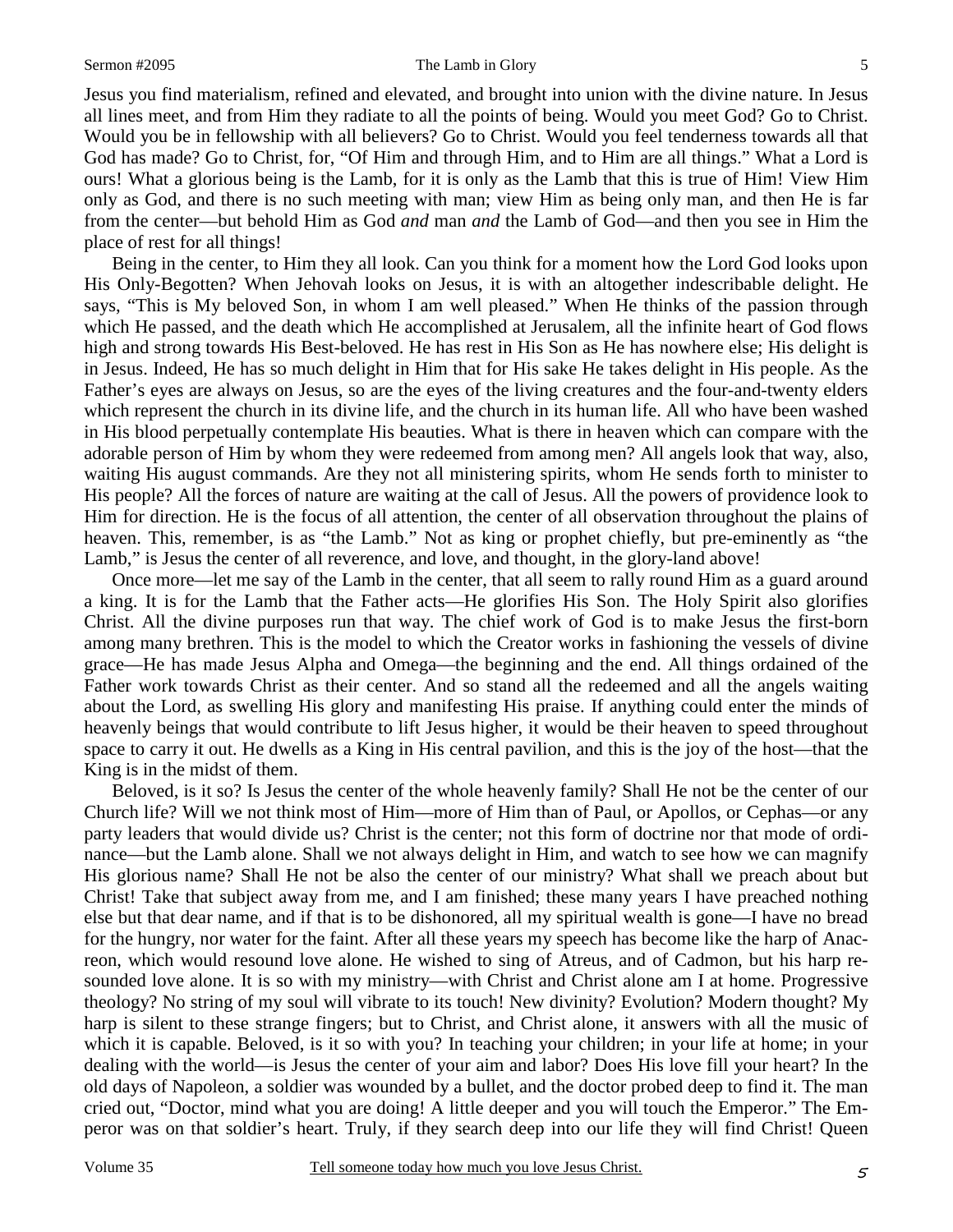Mary said that when she died they would find the name of Calais cut upon her heart, for she grieved over the loss of the last British possession in France. We have not lost our Calais, but still hold our treasure, for Christ is ours. We have no other name engraved on our heart but that of Jesus. Truly can we say—

### *"Happy if with my last breath I may but gasp His name; Preach Him to all and cry in death, 'Behold, behold the Lamb!'"*

**III.** Thirdly, our Lord is seen in heaven as the Lamb slain, and IN THIS CHARACTER HE EXHIB-ITS PECULIAR MARKS. None of those marks derogate from His glory as the sacrifice for sin. But they tend to instruct us therein.

Note well the words—"Stood a Lamb as it had been slain." "Stood." Here is the posture of life; "As it had been slain"; here is the memorial of death. Our view of Jesus should be twofold. We should see His death and His life—we shall never receive a whole Christ in any other way. If you only see Him on the cross, you behold the power of His death. But He is not now upon the cross; He is risen, He forever lives to make intercession for us, and we need to know the power of His life. We see Him as a lamb— "as it had been slain." But we worship Him as one that "lives forever and ever." Carry these two things with you as one—a slain Christ, a living Christ. I notice that feeling and teaching in the church oscillates between these two, whereas it should always comprehend them both. The Romish church continually gives us a baby Christ, carried by His mother; or a dead Christ, on the cross. Go where we may, these images are thrust upon us. Apart from the sin of image worship, the thing set forth is not the whole of our Lord. On the other hand, we have a school around us who endeavor to put the cross out of sight, and they give us only a living Christ, such as He is. To them Jesus is only an example and teacher. As a true and proper expiatory substitute they will not have him. BUT WE WILL. We adore the Crucified One upon the throne of God. We believe in Him as bleeding and pleading—we see Him slain and behold Him reign. Both of these are our joy—neither one more than the other, but each in its own place. Thus, as you look at the Lamb, you begin to sing, "You are He that lives and were dead, and are alive forever more." The mark of our Savior is life through death, and death slain by death.

Note next another singular combination in the Lamb. He is called, "a little lamb"; for the diminutive is used in the Greek. But yet how great He is! In Jesus, as a Lamb, we see great tenderness and exceeding familiarity with His people. He is not the object of dread; there is about Him nothing like, "Stand off, for I am too holy to be approached." A lamb is the most approachable of beings. Yet there is about the little Lamb an exceeding majesty. The elders no sooner saw Him than they fell down before Him. They adored Him and cried with a loud voice, "Worthy is the Lamb." Every creature worshipped Him, saying, "Blessing, and honor, and glory, and power be unto the Lamb." He is so great that the heaven of heavens cannot contain Him; yet He becomes so little that He dwells in humble hearts! He is so glorious that the seraphim veiled their faces in His presence—yet He is so condescending as to become bone of our bone, and flesh of our flesh! What a wonderful combination of mercy and majesty, grace and glory! Never divide what God has joined together—do not speak of our Lord Jesus Christ as some do—with an irreverent, unctuous familiarity. But, at the same time, do not think of Him as of some great Lord for whom we must feel a slavish dread. Jesus is your next-of-kin, a brother born for adversity, and yet He is your God and Lord! Let love and awe keep the watches of your soul!

Further, let us look at the peculiar marks of Him and we see that He has seven horns and seven eyes. His power is equal to His vigilance. And these are equal to all the emergencies brought about by the opening of the seven seals of the Book of Providence. When plagues break forth, who is to defend us? Behold the seven horns! If the unexpected occurs, who is to forewarn us? Behold the seven eyes!

Every now and then some foolish person or other brings out a pamphlet stuffed with horrors which are going to happen in a year or two. The whole of it is about as valuable as the Norwood Gypsy's Book of Fate, which you can buy for two-pence. But still, if it were all true that these prophecy-mongers tell us, we are not afraid, for the Lamb has seven horns and will meet every difficulty by His own power,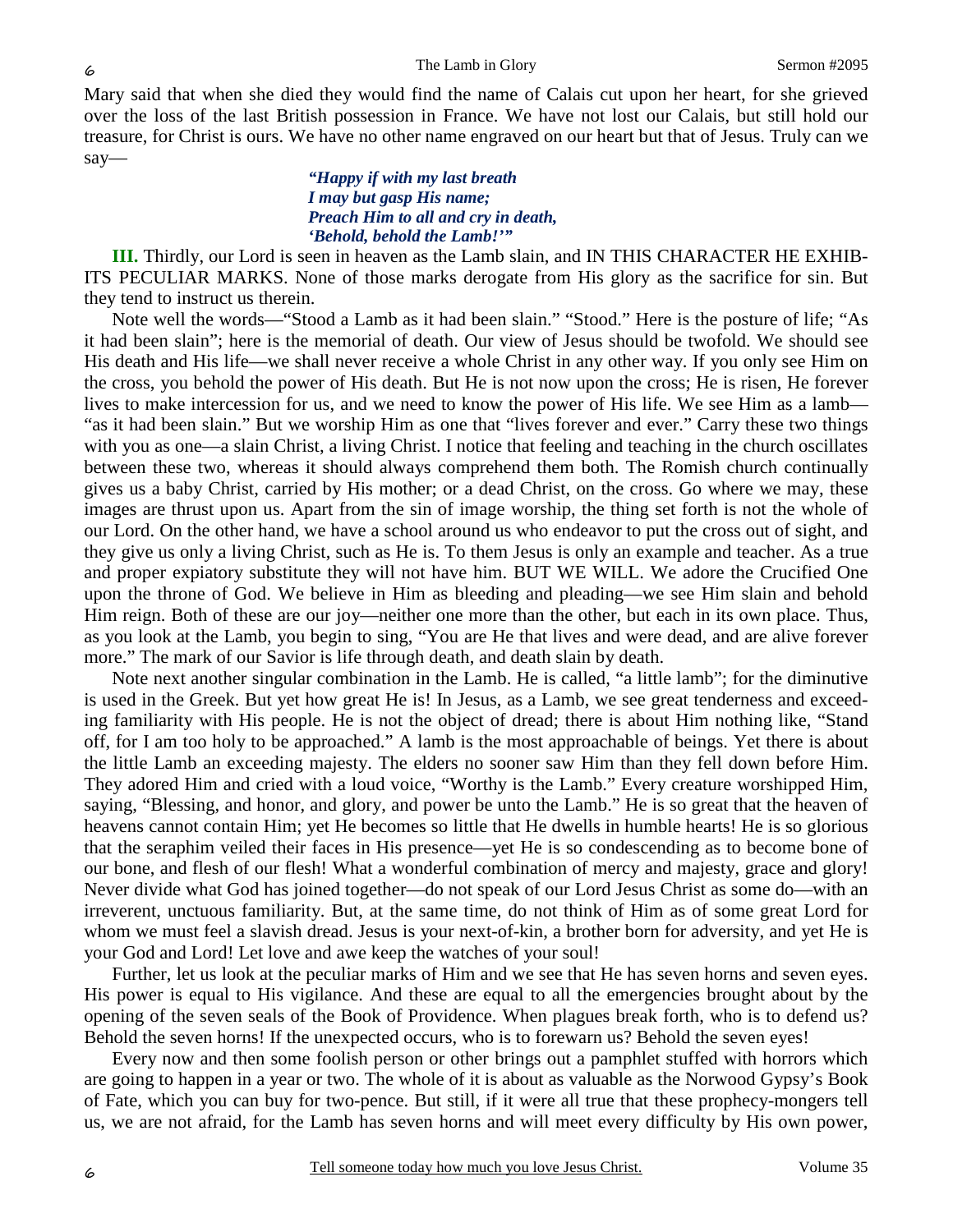#### Sermon #2095 The Lamb in Glory

having already foreseen it by His own wisdom! The Lamb is the answer to the enigma of providence. Providence is a riddle but Jesus explains it all. During the first centuries, the Church of God was given up to martyrdom—every possible torment and torture was exercised upon the followers of Christ—what could be God's meaning in all this? What but the glory of the Lamb? And now, today, the Lord seems to leave His Church to wander into all kinds of errors—false doctrines are in some quarters, fearfully paramount. What does this mean? I do not know. But the Lamb knows, for He sees with seven eyes! As a Lamb—as our Savior, God and man—He understands all, and has the clues of all labyrinths in His hands. He has power to meet every difficulty, and wisdom to see through every embarrassment. We should cast out fear and give ourselves wholly up to worship!

The Lamb also works to perfection in nature and in providence. For with Him are "the seven Spirits of God sent forth into all the earth." This refers not merely to the saving power of the Spirit which is sent forth unto the elect, but to those powers and forces which operate upon all the earth. The power of gravitation, the energy of life, the mystic force of electricity and the like, are all forms of the power of God. A law of nature is nothing but our observation of the usual way in which God operates in the world. A law in itself has no power—law is but the usual course of God's action. All the Godhead's omnipotence dwells in the Lamb—He is the Lord God Almighty! We cannot put the atonement into a secondary place, for our atoning sacrifice has all the seven Spirits of God. He is able to save to the uttermost them that come unto God by Him. Let us come to God by Him. He has power to cope with the future, whatever it may be. Let us secure our souls against all dangers, committing ourselves to His keeping.

How I wish I had power to set the Lord before you this morning evidently glorified. But I fail utterly. My talk is like holding a candle to the sun! I am grateful that my Lord does not snuff me out perhaps my candle may show some prisoner to the door, and when he has once passed it, he will behold the sun in its strength. Glory be to Him who is so great, so glorious, and yet still the Lamb slain for sinners—whose wounds in effect continually bleed out life—whose finished work is the perpetual source of all our safety and our joy.

**IV.** I close with my fourth point, which is this—Jesus appears eternally as a Lamb and IN THIS CHARACTER HE IS UNIVERSALLY ADORED.

Before He opened one of the seals this worship commenced. When He had taken the book, the four living creatures and the four-and-twenty elders fell down before the Lamb and sung a new song, saying, "You are worthy to take the book." While yet the book is closed, we worship Him; we trust Him where we cannot trace Him. Before He begins His work as the revealing Mediator, the church adores Him for His work as a sacrifice. Jesus our Lord is worshipped not so much for what benefits He will confer as for Himself. As the Lamb slain He is the object of heavenly reverence. Many will reverence Him, I do not doubt, when He comes in His Second Advent, in the glory of the Father. Every knee will bow before Him, even of apostates and infidels when they shall see Him take to Himself His great power and reign. But that is not the worship which He accepts, nor that which proves the offerer to be saved! You must worship Him as a sacrifice, and adore Him in His lowly character as the "despised and rejected of men." You must reverence Him while others ridicule Him; trust His blood while others turn from it with disdain; and so be with Him in His humiliation. Accept Him as your substitute; trust in Him as having made atonement for you; for in heaven they still worship Him as the Lamb.

That adoration begins with the church of God. The church of God, in all its phases adores the Lamb. If you view the church of God as a divine creation, the embodiment of the Spirit of God, then the living creatures fall down before the Lamb. No God-begotten life is too high to refuse obeisance to the Lamb of God! Look at the church on its human side and you see the four-and-twenty elders falling down and worshipping, having every one harps and vials. Well may the whole company of redeemed men worship the Mediator, since in Him our manhood is greatly exalted! Was ever our nature so exalted as it is now that Christ is made Head over all things to His church? Now are we nearest to God, for between man and God no creature intervenes. Immanuel—God-With-Us—has joined us in one. Man is next to the Deity, with Jesus only in between, not to divide, but to unite. The Lord in Christ Jesus has made us to have